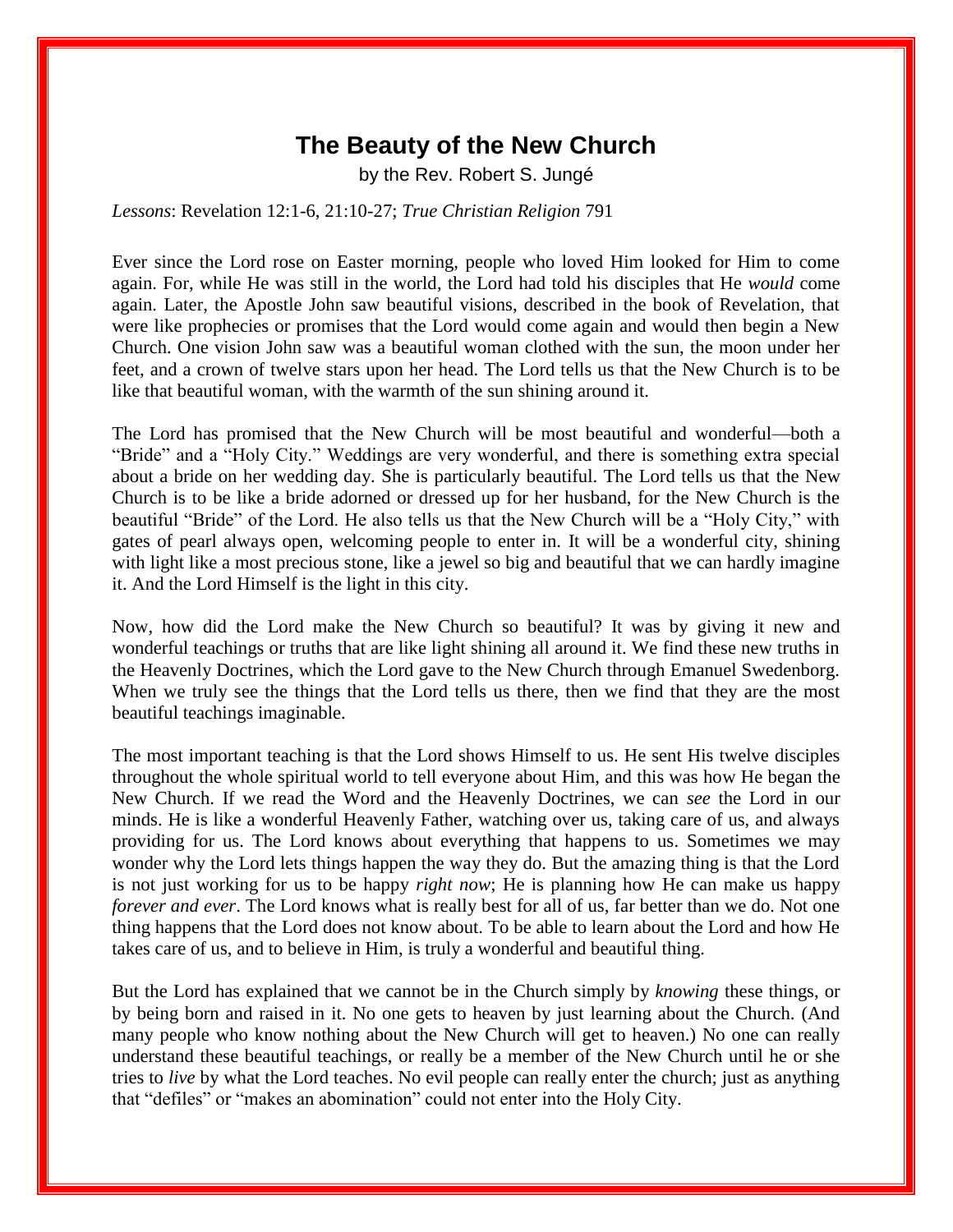If the light of truth is really going to shine in the New Church, all its members must love that light. We must have something of the love for truth, or desire to learn, that is meant by the woman clothed with the sun and the bride adorned for her husband. We must have solid foundations of truth, as the Holy City did. Only the Lord God can enlighten our understanding of the doctrines of the New Church, just as He alone could inspire the writing of the Heavenly Doctrines.

The New Church is truly the Crown of all the Churches, the most beautiful of all. But this beauty comes from no person. True beauty comes from the Lord alone. The truth alone can uncover and reveal it. If we wish to know the beauty of the New Church, there is only one way—to enter that Holy City which corresponds to the doctrines of the New Church. These doctrines alone— Divinely inspired by the Lord and shining with His light—can fill our hearts with a sense of beauty from the Lord.

Now the doctrines tell us that all beauty is from good or love, in which there is innocence (*Arcana Coelestia* 3080). When love or charity rules in a person's heart, it takes on an expression from the truth, which is like a beautiful face. Beauty radiates from the face, shining from it, bathing it with warmth and light, clothing it (as it were) with the heat and light of the sun. The love to the Lord that makes the Church is clothed with the Sun, glorious in beauty almost beyond human comprehension. Wisdom and intelligence are given to those who are in that love, like a crown of twelve stars. These stars are like knowledges, which serve as guideposts to a person as he or she navigates the darkness of trials and temptation. These stars lift a person up to behold the infinity of the Heavenly Father.

Yet these states of love are not meant to remain on high, above our daily lives. While love and wisdom dwell *within* us, they must also come down to earth to express themselves, so that we may grasp their beauty and give of our spiritual possessions to others through use. Remember that the woman in John's vision is clothed with the sun, and yet the moon is under her feet. Good and truth must rest on earth. There can be no heaven without a true church on earth where it can stand. There can be no heaven within a person without its expression and foundation in his or her life.

In the beginning, the Church must undergo struggles. The woman travails in birth and brings forth a male child who was to rule all nations with a rod of iron. If the New Church is to succeed, it too must bring forth doctrine. It must labor to see the new Revelation which the Lord has given and travail to teach all nations the rational truths of the Word. It must wield the Letter of the Word until it becomes as powerful as a rod of iron. No Church can grow and succeed without doctrine. It cannot succeed unless its people understand and love its teachings. We cannot progress without a continued growth in our understanding of the truths of the Heavenly Doctrines. For we will never behold the beauty of the New Church—we will not be able to enter into the city—unless we see that male child of doctrine.

For awhile these beautiful teachings are protected, like the male child being caught up to heaven by the Lord. But there will come a time when the truths will descend—as glorious to behold as a bride adorned for her husband—a time when the balanced, foursquare city of doctrine will shine